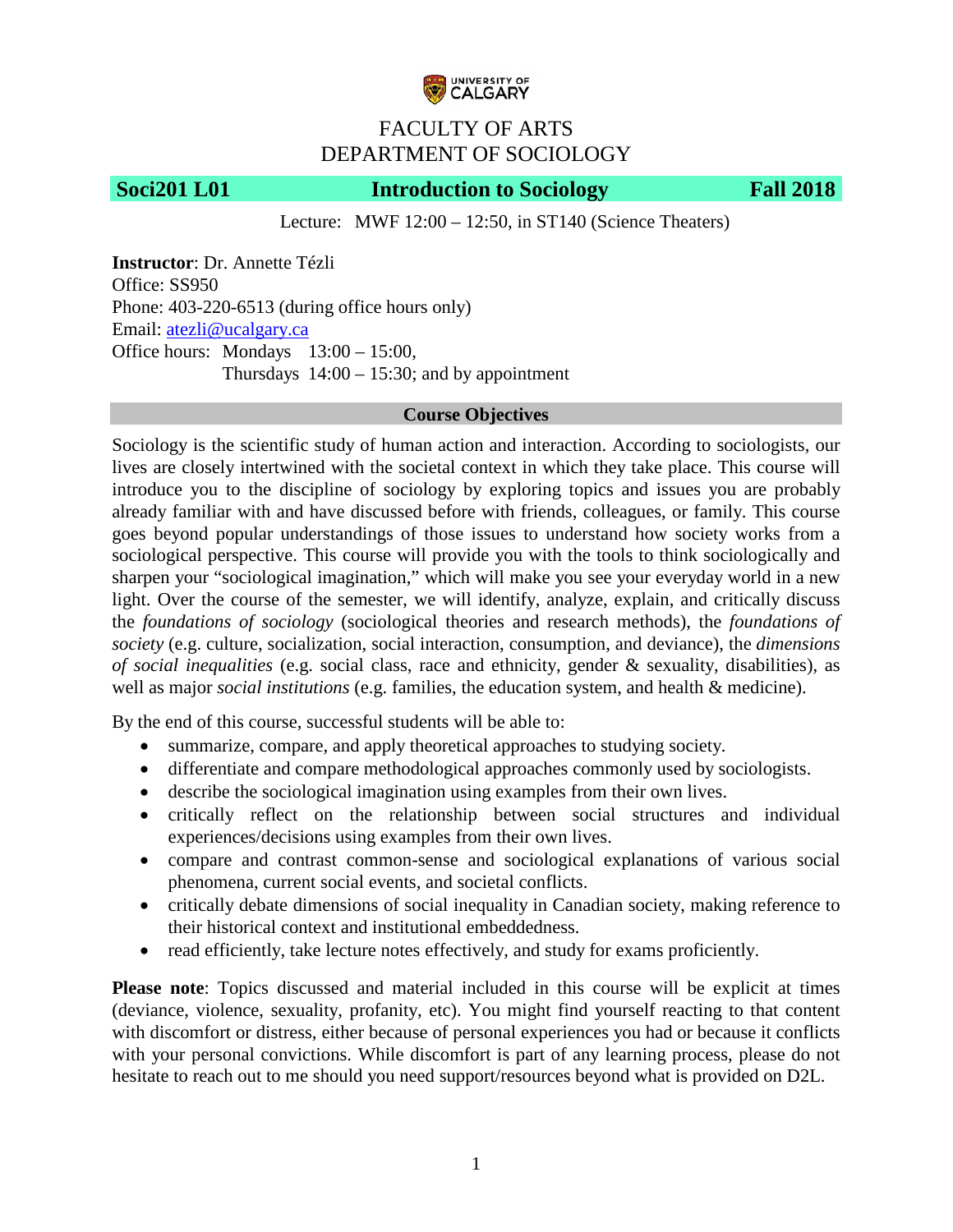#### **Required Course Readings**

(available through the UofC Bookstore or Bound and Copied)

Steckley, John. 2017. *Elements of Sociology: A Canadian Introduction*. 4<sup>th</sup> Ed. Don Mills: Oxford University Press.

\*You can rent an e-copy of the textbook here:

<https://redshelf.com/book/596586/elements-of-sociology-596586-9780199019649-john-steckley>

\*Please do **NOT** purchase earlier editions of the text. It will inadequately prepare you for the assessments.

\*A copy of the textbook is available on reserve at the Taylor Family Digital Library (TFDL).

\* For free study guides and practice quizzes go to: <https://arc2.oup-arc.com/access/steckley-4e-student-resources>

# **Methods of Evaluation**

|                           | Date due   | % of final grade | <b>Material covered</b> |
|---------------------------|------------|------------------|-------------------------|
| 10 Online reading quizzes | see D2L    |                  | weeks $3-14$            |
| Midterm I                 | October 1  |                  | weeks 1-4               |
| Midterm II                | November 2 |                  | weeks 5-8               |
| Final Exam                | TBD.       |                  | weeks 9-14              |

#### *Assignment Schedule and Outline*

Please note that I do **NOT** offer extra-credit options for this course beyond what is listed below.

#### 10 Online reading quizzes (15% total, 1.5% each)

Studies repeatedly show that students will not complete their readings unless there is some form of incentive attached. However, completing the assigned readings prior to class will greatly facilitate your learning of the material. Completing the assigned readings also allows you to process some of the material prior to class and then contribute meaningfully to group and class discussions. The purpose of the reading quizzes is to encourage you to do your assigned readings and thereby aid you with your class and exam preparation.

I will make 1 ungraded practice quiz available during the first week of classes. Graded quizzes will commence the second week of class. Each quiz will be made available on D2L 1 week before the corresponding chapter is covered in class and must be completed before the beginning of the respective class. For example, the first graded quiz will cover textbook chapter 2 on research methods assigned for week 3 (September 17-21). The quiz will be posted on September 10 after class (12:50) and must be completed **before** class starts on September 17 (12:00 - **noon**). Each quiz has 15 questions and you will have 1 15-minute attempt to complete the quiz. Students with academic accommodations will receive extra time for the reading quizzes as indicated in their academic accommodation letters.

There will be 11 graded quizzes, but only 10 will count toward your total quiz grade. D2L will automatically drop your lowest grade. In addition, I am offering 1 extra-credit quiz at the beginning of the semester which will count toward your overall reading quiz grade. Note that the total of all reading quizzes cannot exceed 100%.

If you do not complete a quiz without due cause (as outlined below), you will receive an automatic grade of 0. More information and a quiz schedule are provided on D2L.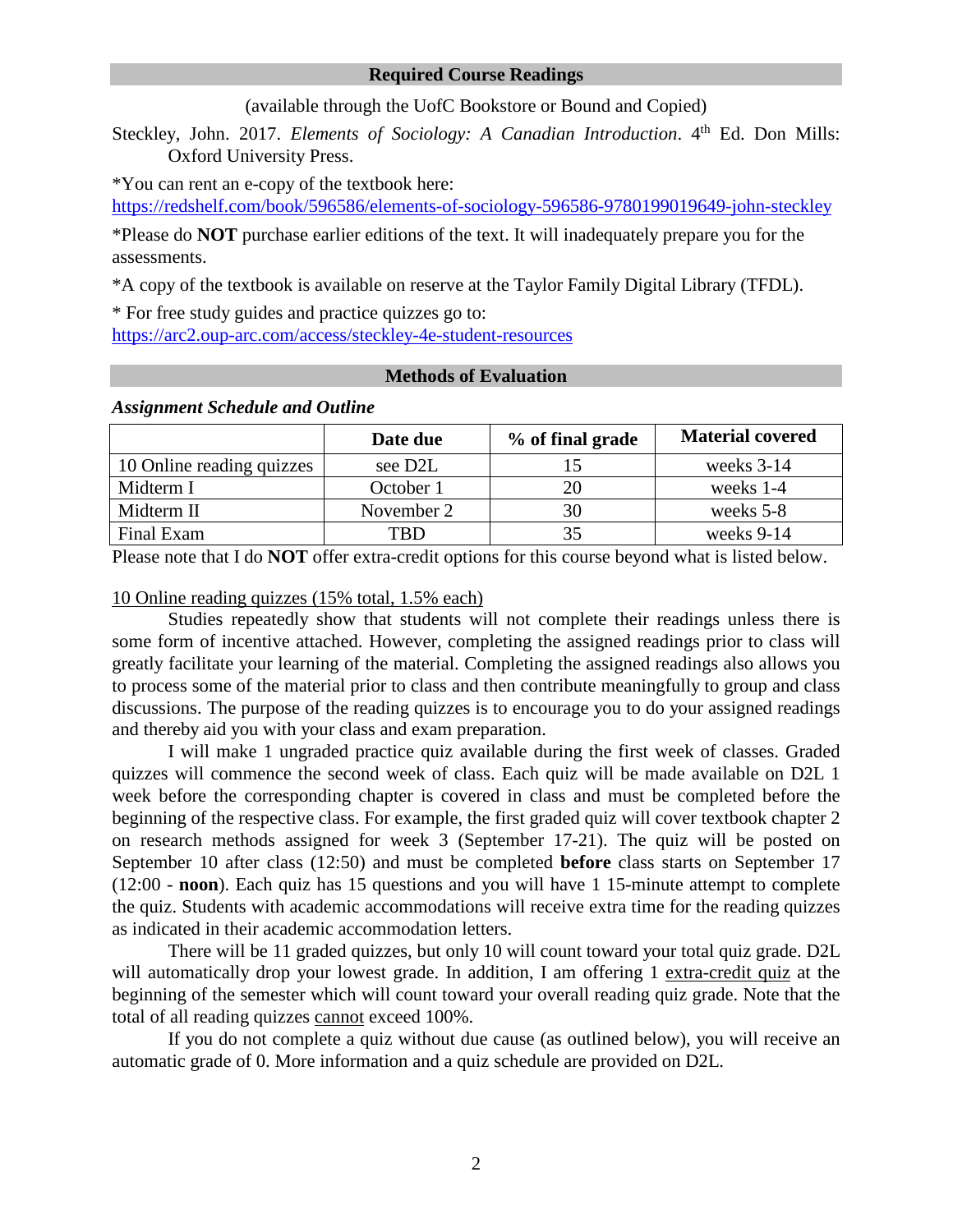### 2 Midterms (20% and 30%, respectively)

There will be 2 50-minute exams, which might include multiple-choice, true/false, short answer, and short essay questions. The exam format will be announced in class prior to each exam. Questions will cover the assigned readings (irrespective of whether they were discussed in lecture), lecture material, in-class exercises, class discussions, and films. Please refer to the assignment schedule above for material covered in each exam.

# Final exam (35%)

The 2-hour final exam consists of 100 multiple-choice questions. Questions cover the assigned readings (irrespective of whether they were discussed in lecture), lectures, in-class exercises, class discussions, and films. The final exam is not cumulative. Please refer to the assignment schedule above for material covered in the final exam.

### Extra-credit work

To encourage you to develop and refine key academic skills, you can earn extra-credit for this course by completing *Success Seminars* offered by the *Student Success Centre (SSC)*. Seminars focus on central skills such as time management, academic reading, effective notetaking, getting the most out of lectures, preparing for multiple choice exams, and more. For each seminar you complete, you will receive **1** percentage point bonus on your final exam grade (so, for example, 79+1=80%; however your final exam grade cannot exceed 100%). You can take as many seminars as you wish; you will receive extra credit for up to **3** of them. In order to receive credit, documentation of completion will be required. It is your responsibility to select, book, attend, and provide proof of completion for those workshops. To receive extra-credit, the seminar must be completed in the fall 2018 semester, seminars must be identified as *Success Seminar* by SSC, and you must take 3 distinct seminars. Documentation of attendance must be provided no later than the day of the final exam. Please review and follow the detailed instructions provided on D2L under CONTENT  $\rightarrow$  SUCCESS SEMINARS. A link to the Students Success Centre is provided on D2L under CONTENT  $\rightarrow$  CAMPUS RESOURCES.

# *Grading Scale*

Letter grades will be assigned and submitted to the registrar based on the following scale:

| <b>Grade</b> | Percent range  | <b>Grade Point Value</b> | <b>Description</b>                       |
|--------------|----------------|--------------------------|------------------------------------------|
| $A+$         | $96 - 100\%$   | 4.0                      | Outstanding performance                  |
| $\mathbf{A}$ | $90 - 95.99\%$ | 4.0                      | Excellent-superior performance           |
| $A-$         | $85 - 89.99\%$ | 3.7                      |                                          |
| $B+$         | $80 - 84.99\%$ | 3.3                      |                                          |
| B            | $75 - 79.99\%$ | 3.0                      | Good – clearly above average performance |
| $B -$        | $70 - 74.99\%$ | 2.7                      |                                          |
| $C+$         | $67 - 69.99\%$ | 2.3                      |                                          |
| $\mathbf C$  | $63 - 66.99\%$ | 2.0                      | Satisfactory - basic understanding       |
| $C-$         | $59 - 62.99\%$ | 1.7                      |                                          |
| $D+$         | $55 - 58.99\%$ | 1.3                      |                                          |
| D            | $50 - 54.99\%$ | 1.0                      | Minimal pass - marginal performance      |
| $\mathbf F$  | $< 50\%$       | $\theta$                 | unsatisfactory performance               |

The grades for a course component may be scaled to maintain equity among sections and to conform to departmental norms.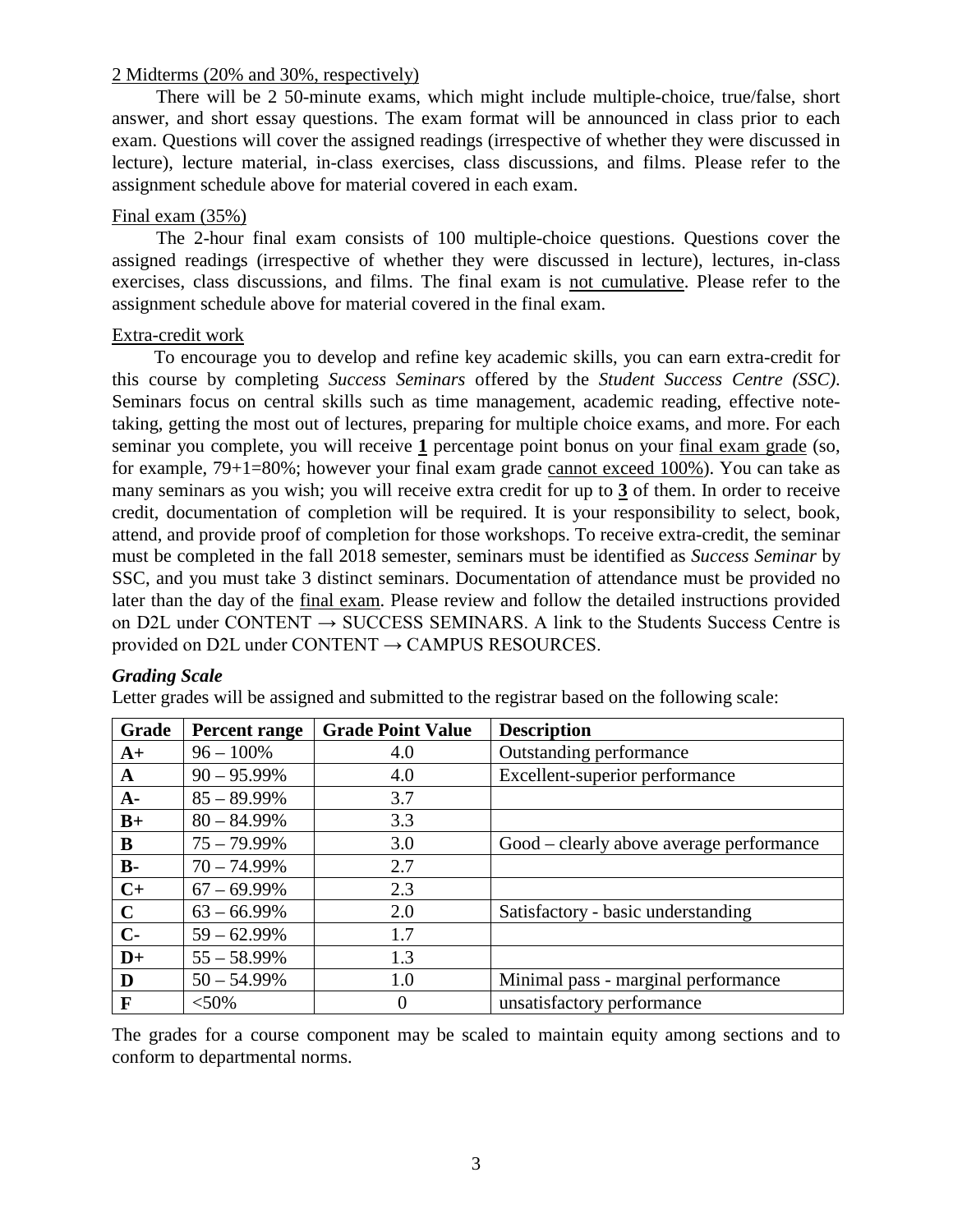#### **Emergency Evacuations**

In the case of fire or other emergency evacuation of this classroom/lab, please proceed to the assembly point by the Professional Faculties Food Court.

### **Course Policies**

# *Technology Use*

Please note that the use of laptops, tablets, cell phones or other electronic devices is **NOT** permitted during lectures. I provide helpful note-taking resources on D2L for those of you not used to taking notes by hand. Students who require the use of electronic devices for academic accommodation purposes are exempt from this policy, but are asked to contact the instructor prior to using their devices.

# Recording of Lectures

Note that the audio or video recording of lectures and taking pictures of PowerPoint slides during the lecture are **NOT** permitted without explicit authorization. To do so without the instructor's authorization constitutes academic misconduct, according to the University of Calgary Calendar. For more information, see: [http://www.ucalgary.ca/pubs/calendar/current/k-5-1.html.](http://www.ucalgary.ca/pubs/calendar/current/k-5-1.html)

# Sharing of Lecture Notes and Exam Questions

Note that publicly sharing lectures notes and exam questions on  $3<sup>rd</sup>$  party sites such as OneClass, StudyBlue, Quizlet, etc. is **NOT** permitted. Any violations are subject to investigation under the UofC Student Non-Academic Misconduct Policy: [http://ucalgary.ca/policies/files/policies/non](http://ucalgary.ca/policies/files/policies/non-academic-misconduct-policy_1.pdf)[academic-misconduct-policy\\_1.pdf.](http://ucalgary.ca/policies/files/policies/non-academic-misconduct-policy_1.pdf)

# *Attendance, Participation, and Classroom Etiquette*

Regular attendance and reading the assigned material, an open mind, as well as your active and meaningful participation is required for this class to reach its fullest potential and to make it a rewarding experience for you and me. Lectures will build on, but not necessarily summarize the assigned reading. I expect you to have critically read the assigned texts, that you are an active participant in class discussions, and that your contributions are informed by the assigned reading material.

I expect you to be on time so that other students in the class are not interrupted by your late arrival. During lectures, please make sure not to distract your fellow students in any way. If you come late or need to leave class early, please sit somewhere you can settle down or leave without disrupting others. If you miss a class, you will miss material relevant to your success in this course and it is your responsibility to obtain notes from one of your class mates.

Please keep in mind that all participants in this class are diverse in terms of their positons in complex social hierarchies organized around social class, race, ethnicity, gender identities and expressions, sexual orientation, age, disabilities, etc. Material discussed in class will at times reflect, at times challenge or even contradict your own life experiences. In an effort to make this course welcoming and safe for all, please interact with all participants (fellow students, instructor, TA, and guest speakers) professionally and respectfully.

# *Lecture Slides*

PowerPoint slides for each lecture will be posted on D2L in advance of the lecture during which they will be covered. PowerPoint slides posted on D2L will provide a lecture outline, but not complete lecture content. It is your responsibility to complete each slide during lecture. I suggest printing off the slides and bringing them to class to assist your note-taking. Effective note-taking strategies are provided on D2L.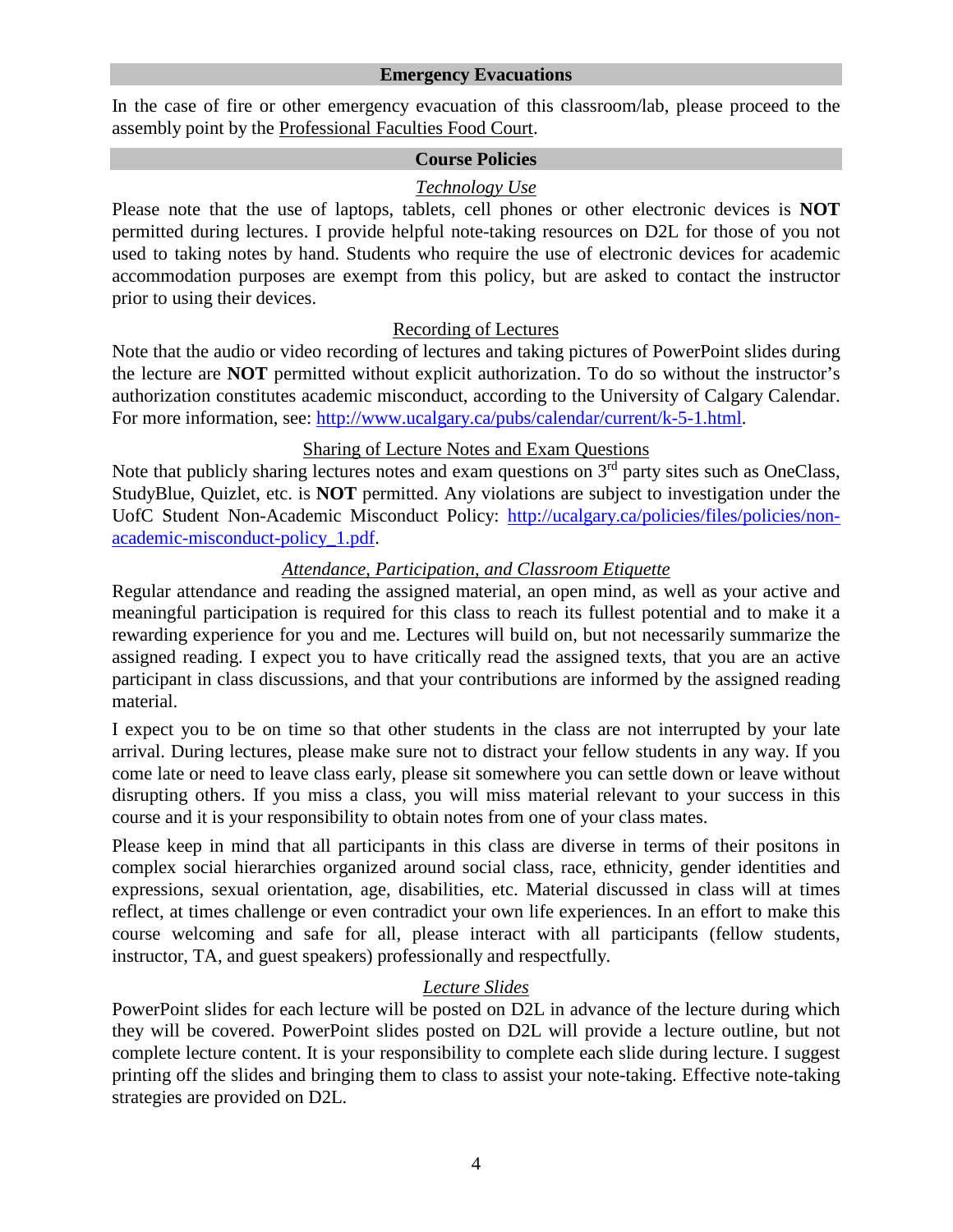# *E-mail*

Please send emails only from your ucalgary account. Please put your course and section number in your email's subject line. It is courteous to include a proper salutation, your full name, student ID, and a proper closing in the body of your email. All emails will be answered within one business day. I tend to not check or answer emails on weekends. Please e-mail me for administrative purposes only, for example to set up an appointment. Questions about the course content, concerns about grades, or personal issues should be discussed in person during my office hours. If you have a specific course-related question, please check the course outline first.

# *Assignments and Deferrals*

It is your responsibility to complete and submit all assignments outlined in this course outline. If at all possible you must provide advance notice to the instructor if you are unable to take a test as scheduled or submit an assignment on time. All requests for a deferral of an exam or assignments due to health reasons must be accompanied by written documentation as outlined in the University Calendar and should be obtained while you have the physical or emotional problem rather than after recovery. Deferrals will be allowed in the following circumstances: illness, domestic affliction or religious conviction. Travel arrangements, misreading of the syllabus, and scheduling conflicts with other classes or employment responsibilities are **NOT** valid reasons for requesting a deferral. Deferrals will **NOT** be granted if it is determined that just cause is not shown by the student.

If you have missed an exam for a legitimate reason, I can require you to write a "make up" test as close in time to the original test as possible or can choose to transfer the percentage weight to another course component. If I schedule a "make up" test for you, its date and location will be at the convenience of the Sociology Department.

# *Deferred Final Exam Form:*

Please note that requests to defer a Registrar-scheduled final exam are dealt with through the Registrar's Office. Further information about deadlines, and where paperwork should be taken, is available on the form, which can be found at: [https://www.ucalgary.ca/registrar/student-forms.](https://www.ucalgary.ca/registrar/student-forms)

# *Handing in papers outside of class, return of final papers, and release of final grades*

- 1. The main Sociology Department office does not deal with any course-related matters. Please speak directly to your instructor.
- 2. Protection of Privacy: The Freedom of Information and Protection of Privacy (FOIPP) legislation does not allow students to retrieve any course material from public places. Anything that requires handing back will be returned directly during class or office hours. If students are unable to pick up their assignments from the instructor, they provide the instructor with a stamped, self-addressed envelope to be used for the return of the assignment.
- 3. Final grades are not posted by the Sociology Department. They are only available online.

#### **Ethics Research**

Students are advised that any research involving human subjects - including any interviewing (even with friends and family), opinion polling, or unobtrusive observation – must have the approval of the Departmental Ethics Committee. In completing course requirements, you must not undertake any human subjects research without discussing your plans with me, to determine if ethics approval is required.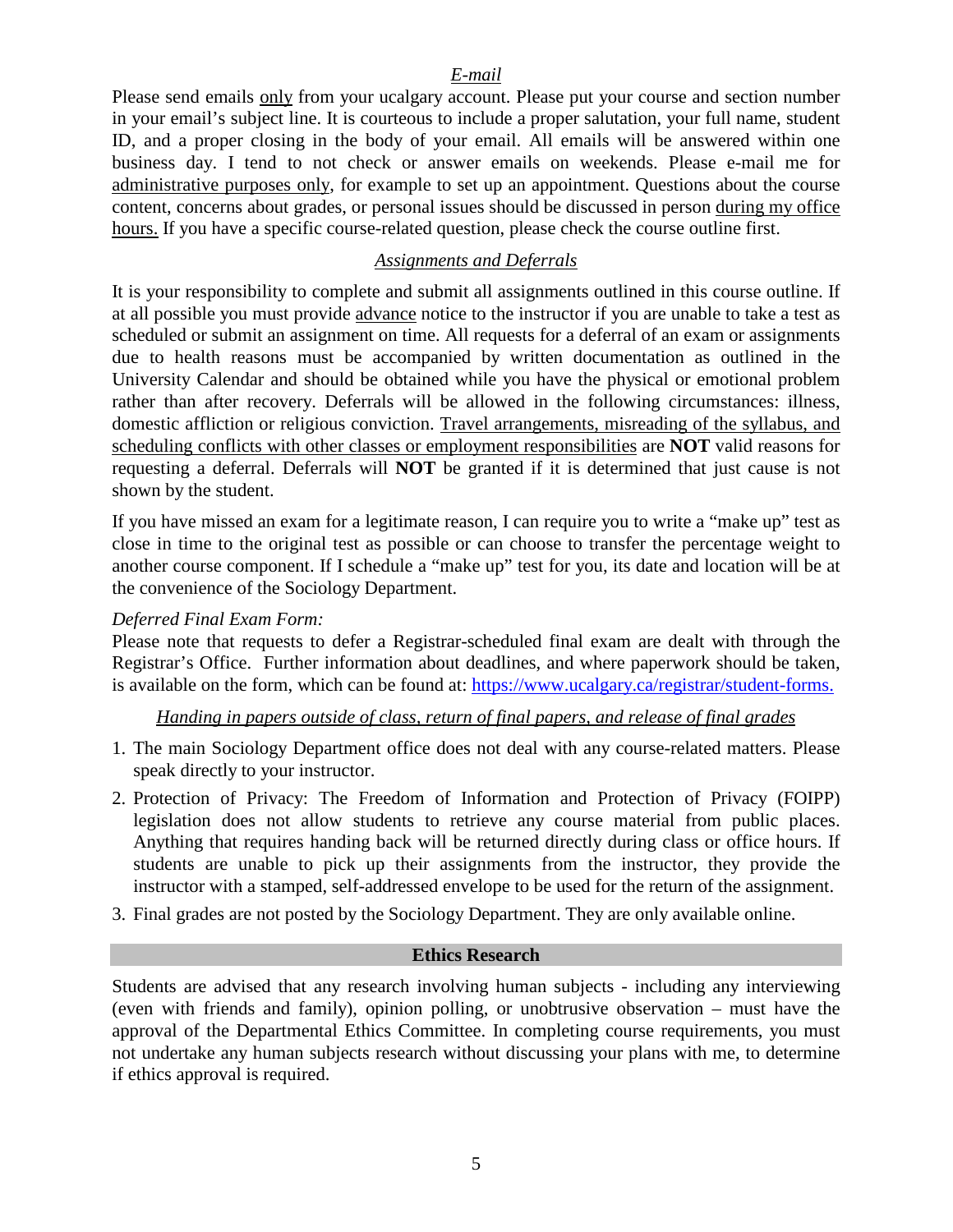Please refer to the website listed below for information on University of Calgary policies on Plagiarism/Cheating/Other Academic Misconduct: [\(http://www.ucalgary.ca/pubs/calendar/current/k-5.html\)](http://www.ucalgary.ca/pubs/calendar/current/k-5.html).

### **The Freedom of Information and Protection of Privacy (FOIP) legislation**

…disallows the practice of having students retrieve assignments from a public place, e.g., outside an instructor's office or the Department's main office. I will return written assignments individually during class, or during my office hours. If you are unable to pick up your assignment, you may provide me with a stamped, self-addressed envelope to be used for the return of your assignment.

# **Student Representation**

The 2018-19 Students' Union VP Academic is Jessica Revington [\(suvpaca@ucalgary.ca\)](mailto:suvpaca@ucalgary.ca). For more information, and to contact other elected officials with the Student's Union, please visit this link: [https://www.su.ucalgary.ca/about/who-we-are/elected-officials/.](https://www.su.ucalgary.ca/about/who-we-are/elected-officials/) You may also wish to contact the Student Ombudsperson for help with a variety of University-related matters: <http://www.ucalgary.ca/ombuds/contact>

#### **Safewalk**

The University of Calgary provides a "safe walk" service to any location on Campus, including the LRT, parking lots, bus zones, and campus housing. For Campus Security/Safewalk call 220- 5333. You can also contact Campus Security from any of the "Help" phones located around Campus.

#### **Academic Accommodation**

The student accommodation policy can be found at:

[http://www.ucalgary.ca/access/accommodations/policy.](http://www.ucalgary.ca/access/accommodations/policy)

Students needing an Accommodation because of a Disability or medical condition should communicate this need to Student Accessibility Services in accordance with the Procedure for Accommodations for Students with Disabilities:

[http://www.ucalgary.ca/policies/files/policies/student-accommodation-policy.pdf.](http://www.ucalgary.ca/policies/files/policies/student-accommodation-policy.pdf)

Students needing an Accommodation based on a Protected Ground other than Disability, should communicate this need, preferably in writing, to the course instructor.

# **Reappraisal of Grades and Academic Appeals**

If you chose to contest a grade you received for an assignment, please refer to the UofC Calendar for more information [\(http://www.ucalgary.ca/pubs/calendar/current/i.html\)](http://www.ucalgary.ca/pubs/calendar/current/i.html) and follow the procedures outlined therein. Please note that the re-evaluation of course work can lead to the grade being raised, lowered, or it might remain the same.